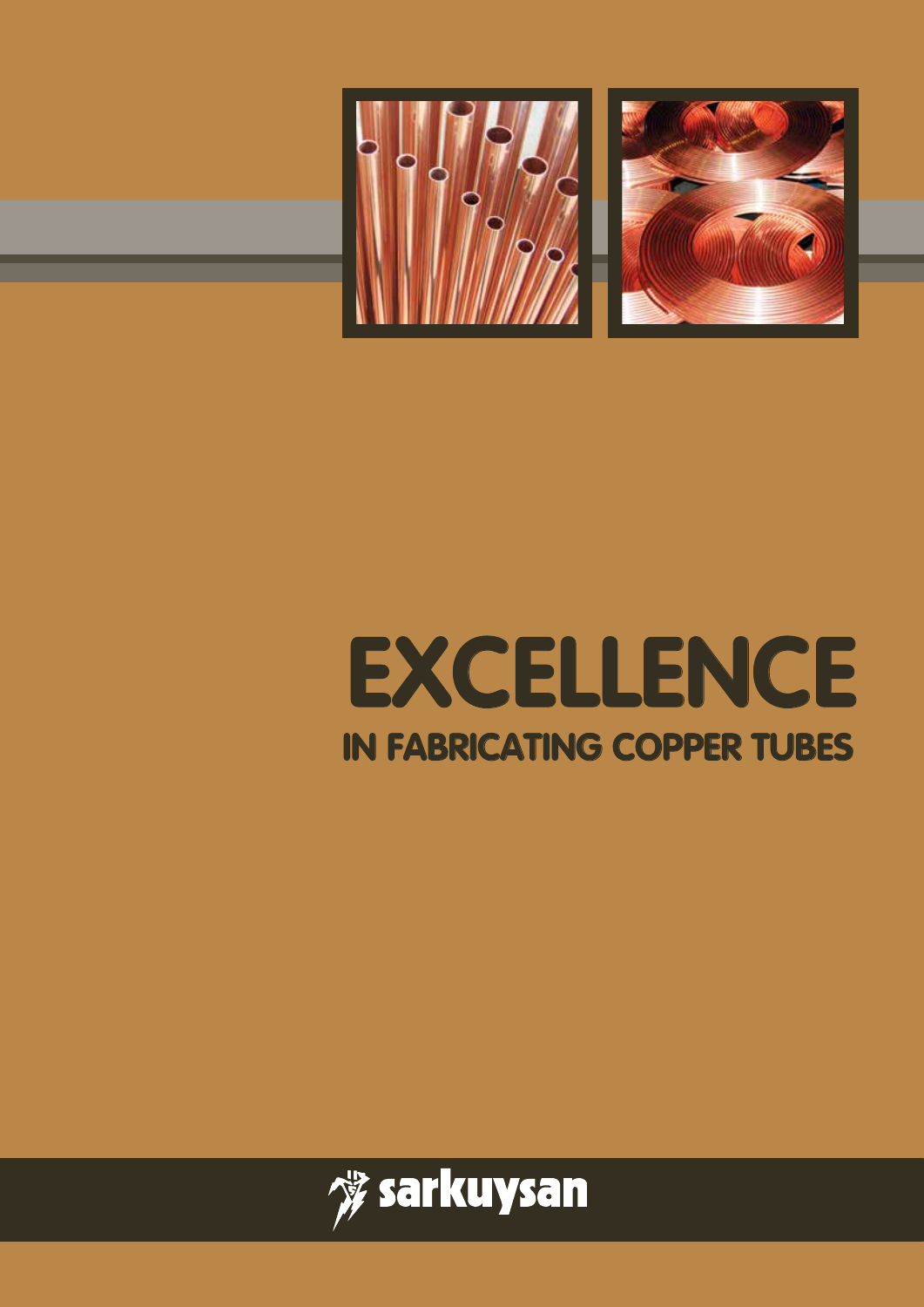### **WHY COPPER TUBE?**

Strong, long lasting, copper tube is the leading choice of modern contractors for plumbing, heating and cooling installations in all kinds of residential and commercial buildings. The primary reasons for this are:

- **1. Copper is economical.** The combination of easy handling, forming and joining permits savings in installation time, material and overall costs. Long-term performance and reliability mean fewer callbacks, and that makes copper the ideal, cost-effective tubing material.
- **2. Copper is lightweight.** Copper tube does not require the heavy thickness of ferrous or threaded pipe of the same internal diameter. This means copper costs less to transport, handles more easily and, when installed, takes less space.
- **3. Copper is formable.** Because copper tube can be bent and formed, it is frequently possible to eliminate elbows and joints. Smooth bends permit the tube to follow contours and corners of almost any angle. With soft temper tube, particularly when used for renovation or modernization projects, much less wall and ceiling space is needed.
- **4. Copper is easy to join.** Copper tube can be joined with capillary fittings. These fittings save material and make smooth, neat, strong and leak-proof joints. No extra thickness or weight is necessary to compensate for material removed by threading.
- **5. Copper is safe.** Copper tube will not burn or support combustion or decompose to toxic gases. Therefore, it will not carry fire through floors, walls and ceilings. Volatile organic compounds are not required for installation.
- **6. Copper is dependable.** Copper tube is manufactured to welldefined composition standards and marked with permanent identification so you know exactly what it is and who made it. It is accepted by virtually every plumbing code.
- **7. Copper is long-lasting.** It has excellent resistance to corrosion and scaling, high mechanical strength, high-temperature resistance and lifetime resistance to UV degradation. Copper assures long, trouble-free service, which translates to satisfied customers and systems that last.
- **8. Copper is 100% recyclable.** Copper stands alone as an engineering material that can be recycled over and over without degradation in content or properties. This combined with copper's proven durability means that no copper used in a building today needs to enter a landfill later.

#### **VARIOUS APPLICATIONS**

- Water Distribution Systems
- • Drainage and Vent Systems
- Heat Exchangers
- Floor Heating and Solar Heating Systems
- Fuel Oil, L.P. and Natural Gas Systems
- Air-Conditioning and Refrigeration Systems
- Ground Source Heat Pump Systems
- Fire Sprinkler Systems
- Compressed Air Systems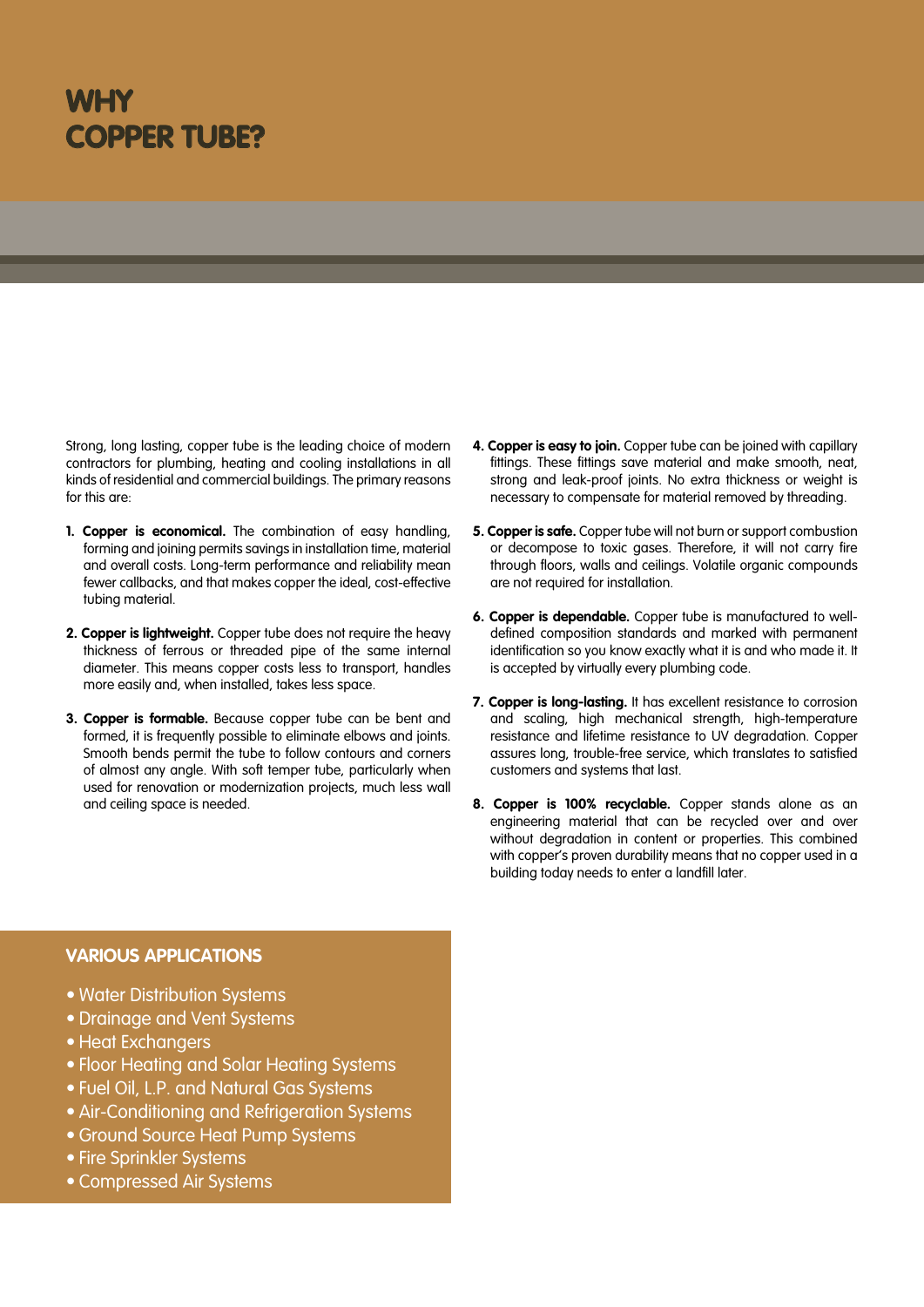### **WHY SARKUYSAN TUBES?**



- High performance products thanks to good formability
	- Usage of high quality copper billets made of A-Grade copper cathodes
	- Mother tube production by high ratio extrusion
	- Fine grained micro-structure by special quenching system
	- The most advanced annealing technology and homogeneous microstructure
- • Compliance with international standards
- • 100% quality control and delivery with test certificates
- • Continuous product improvement in close co-operation with the customers in accordance with intended use and purpose

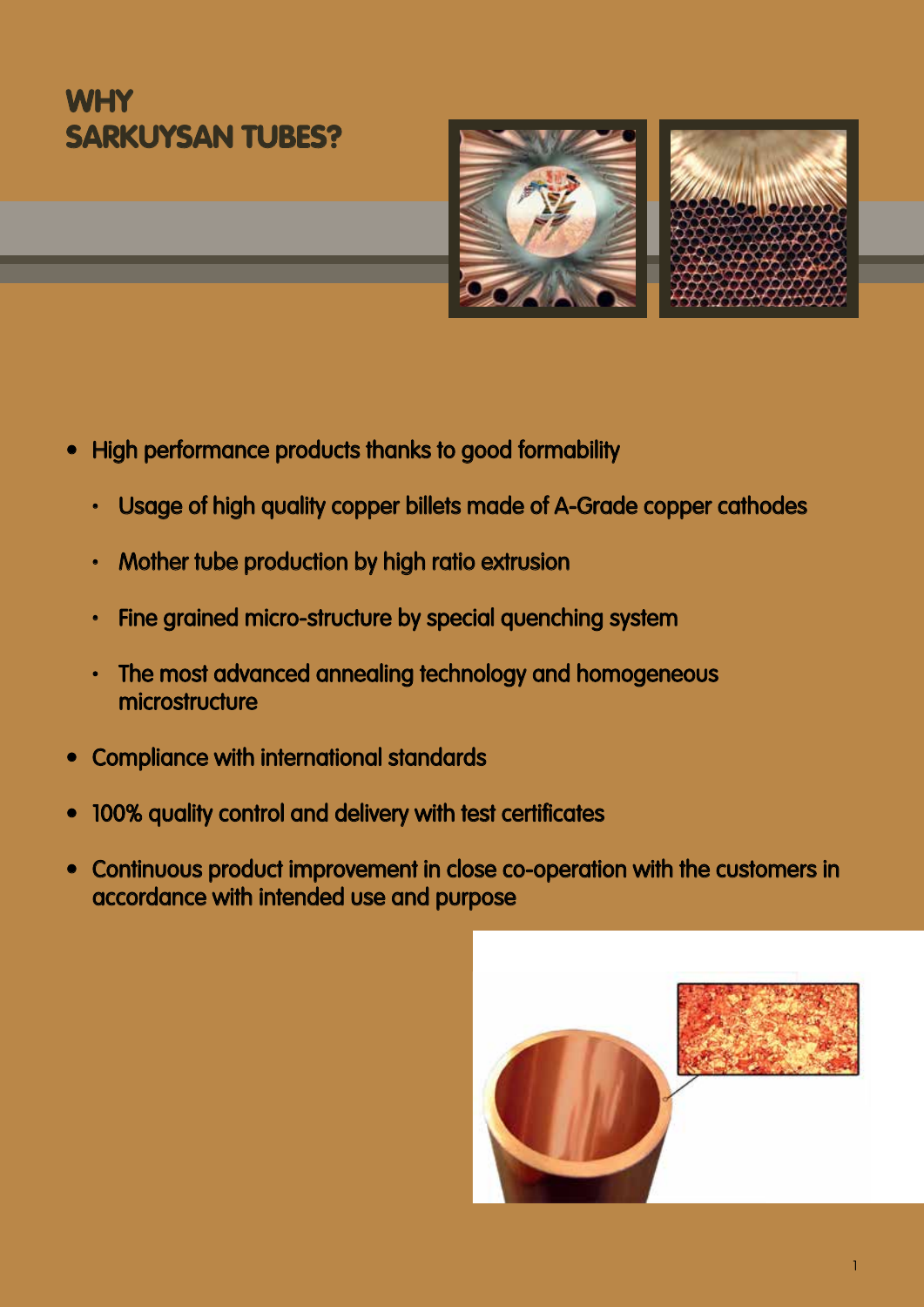## **STRAIGHT COPPER TUBE**

**Material** Cu-DHP (C 12 200 / SF-Cu) **Chemical Composition** Min. 99.90% Cu, 0.015%-0.040 P **Standards** ASTM B280, ASTM B88, EN 1057, EN 12735, EN 12449

|                  | <b>STRAIGHT COPPER TUBE SIZES</b> |       |            |                       |            |                    |            |         |            |                    |             |
|------------------|-----------------------------------|-------|------------|-----------------------|------------|--------------------|------------|---------|------------|--------------------|-------------|
|                  | <b>Outside Diameter</b>           |       |            | <b>Wall Thickness</b> |            | <b>Unit Weight</b> |            |         |            | Length             |             |
|                  |                                   |       | <b>MIN</b> |                       | <b>MAX</b> |                    | <b>MIN</b> |         | <b>MAX</b> |                    |             |
| (in)             | (mm)                              | (in)  | (mm)       | (in)                  | (mm)       | (lb/ft)            | (kg/m)     | (lb/ft) | (kg/m)     | (f <sup>th</sup> ) | (m)         |
| 3/16"            | 4.76                              | 0.012 | 0.30       | 0.039                 | 1.00       | 0.025              | 0.037      | 0.070   | 0.105      | $6.0 - 20.0$       | $2.0 - 6.0$ |
| 0.196            | 5.00                              | 0.012 | 0.30       | 0.039                 | 1.00       | 0.026              | 0.039      | 0.075   | 0.112      |                    |             |
| 0.236            | 6.00                              | 0.012 | 0.30       | 0.039                 | 1.00       | 0.032              | 0.048      | 0.094   | 0.140      | $6.0 - 20.0$       | $2.0 - 6.0$ |
| 1/4"             | 6.35                              | 0.012 | 0.30       | 0.039                 | 1.00       | 0.034              | 0.051      | 0.101   | 0.150      | $6.0 - 20.0$       | $2.0 - 6.0$ |
| 0.276            | 7.00                              | 0.016 | 0.40       | 0.039                 | 1.00       | 0.050              | 0.074      | 0.113   | 0.168      |                    |             |
| 5/16"            | 7.93                              | 0.012 | 0.30       | 0.039                 | 1.00       | 0.043              | 0.064      | 0.130   | 0.194      | $6.0 - 20.0$       | $2.0 - 6.0$ |
| 0.315            | 8.00                              | 0.016 | 0.40       | 0.039                 | 1.00       | 0.057              | 0.085      | 0.131   | 0.196      | $6.0 - 20.0$       | $2.0 - 6.0$ |
| 3/8"             | 9.52                              | 0.012 | 0.30       | 0.039                 | 1.00       | 0.052              | 0.077      | 0.159   | 0.238      | $6.0 - 20.0$       | $2.0 - 6.0$ |
| 0.394            | 10.00                             | 0.016 | 0.40       | 0.039                 | 1.00       | 0.072              | 0.107      | 0.169   | 0.252      | $6.0 - 20.0$       | $2.0 - 6.0$ |
| 0.433            | 11.00                             | 0.016 | 0.40       | 0.039                 | 1.00       | 0.080              | 0.119      | 0.188   | 0.280      | $6.0 - 20.0$       | $2.0 - 6.0$ |
| 0.472            | 12.00                             | 0.016 | 0.40       | 0.039                 | 1.00       | 0.087              | 0.130      | 0.206   | 0.308      | $6.0 - 20.0$       | $2.0 - 6.0$ |
| $\overline{1/2}$ | 12.70                             | 0.014 | 0.35       | 0.039                 | 1.00       | 0.081              | 0.121      | 0.219   | 0.327      | $6.0 - 20.0$       | $2.0 - 6.0$ |
| 0.512            | 13.00                             | 0.016 | 0.40       | 0.039                 | 1.00       | 0.094              | 0.141      | 0.225   | 0.336      | $6.0 - 20.0$       | $2.0 - 6.0$ |
| 0.531            | 13.50                             | 0.016 | 0.40       | 0.039                 | 1.00       | 0.098              | 0.147      | 0.235   | 0.350      | $6.0 - 20.0$       | $2.0 - 6.0$ |
| 0.551            | 14.00                             | 0.016 | 0.40       | 0.039                 | 1.00       | 0.102              | 0.152      | 0.243   | 0.363      | $6.0 - 20.0$       | $2.0 - 6.0$ |
| 0.591            | 15.00                             | 0.016 | 0.40       | 0.039                 | 1.00       | 0.109              | 0.163      | 0.262   | 0.391      | $6.0 - 20.0$       | $2.0 - 6.0$ |
| 5/8"             | 15.87                             | 0.016 | 0.40       | 0.039                 | 1.00       | 0.116              | 0.173      | 0.279   | 0.416      | $6.0 - 20.0$       | $2.0 - 6.0$ |
| 0.630            | 16.00                             | 0.016 | 0.40       | 0.039                 | 1.00       | 0.117              | 0.174      | 0.281   | 0.419      | $6.0 - 20.0$       | $2.0 - 6.0$ |
| 0.669            | 17.00                             | 0.020 | 0.50       | 0.039                 | 1.00       | 0.155              | 0.231      | 0.299   | 0.447      | $6.0 - 20.0$       | $2.0 - 6.0$ |
| 0.709            | 18.00                             | 0.020 | 0.50       | 0.039                 | 1.00       | 0.164              | 0.245      | 0.318   | 0.475      | $6.0 - 20.0$       | $2.0 - 6.0$ |
| 0.748            | 19.00                             | 0.020 | 0.50       | 0.059                 | 1.50       | 0.173              | 0.258      | 0.492   | 0.734      | $6.0 - 20.0$       | $2.0 - 6.0$ |
| 3/4"             | 19.05                             | 0.020 | 0.50       | 0.059                 | 1.50       | 0.174              | 0.259      | 0.493   | 0.736      | $6.0 - 20.0$       | $2.0 - 6.0$ |
| 0.787            | 20.00                             | 0.039 | 1.00       | 0.059                 | 1.50       | 0.356              | 0.531      | 0.520   | 0.776      | $6.0 - 20.0$       | $2.0 - 6.0$ |
| 0.866            | 22.00                             | 0.039 | 1.00       | 0.059                 | 1.50       | 0.393              | 0.587      | 0.576   | 0.860      | $6.0 - 20.0$       | $2.0 - 6.0$ |
| 7/8"             | 22.22                             | 0.039 | 1.00       | 0.059                 | 1.50       | 0.397              | 0.593      | 0.582   | 0.869      | $6.0 - 20.0$       | $2.0 - 6.0$ |
| 0.894            | 22.70                             | 0.039 | 1.00       | 0.059                 | 1.50       | 0.407              | 0.607      | 0.596   | 0.889      | $\overline{a}$     |             |
| 0.984            | 25.00                             | 0.039 | 1.00       | 0.059                 | 1.50       | 0.450              | 0.671      | 0.661   | 0.986      | $6.0 - 20.0$       | $2.0 - 6.0$ |
| ľ.               | 25.40                             | 0.039 | 1.00       | 0.059                 | 1.50       | 0.457              | 0.682      | 0.671   | 1.002      | $6.0 - 20.0$       | $2.0 - 6.0$ |
| 1.102            | 28.00                             | 0.039 | 1.00       | 0.059                 | 1.50       | 0.506              | 0.755      | 0.744   | 1.111      | $6.0 - 20.0$       | $2.0 - 6.0$ |
| 11/8"            | 28.67                             | 0.039 | 1.00       | 0.059                 | 1.50       | 0.519              | 0.774      | 0.763   | 1.139      | $6.0 - 20.0$       | $2.0 - 6.0$ |
| 1.181            | 30.00                             | 0.039 | 1.00       | 0.059                 | 1.50       | 0.543              | 0.811      | 0.801   | 1.195      | $6.0 - 20.0$       | $2.0 - 6.0$ |
| 13/8"            | 34.92                             | 0.039 | 1.00       | 0.059                 | 1.50       | 0.635              | 0.948      | 0.939   | 1.402      | $6.0 - 20.0$       | $2.6 - 6.0$ |
| 1.378            | 35.00                             | 0.039 | 1.00       | 0.059                 | 1.50       | 0.637              | 0.951      | 0.941   | 1.405      | $6.0 - 20.0$       | $2.0 - 6.0$ |

**Note:** Please contact our Marketing Department for the sizes between ø 35 - 108 mm copper tubes and non listed sizes.





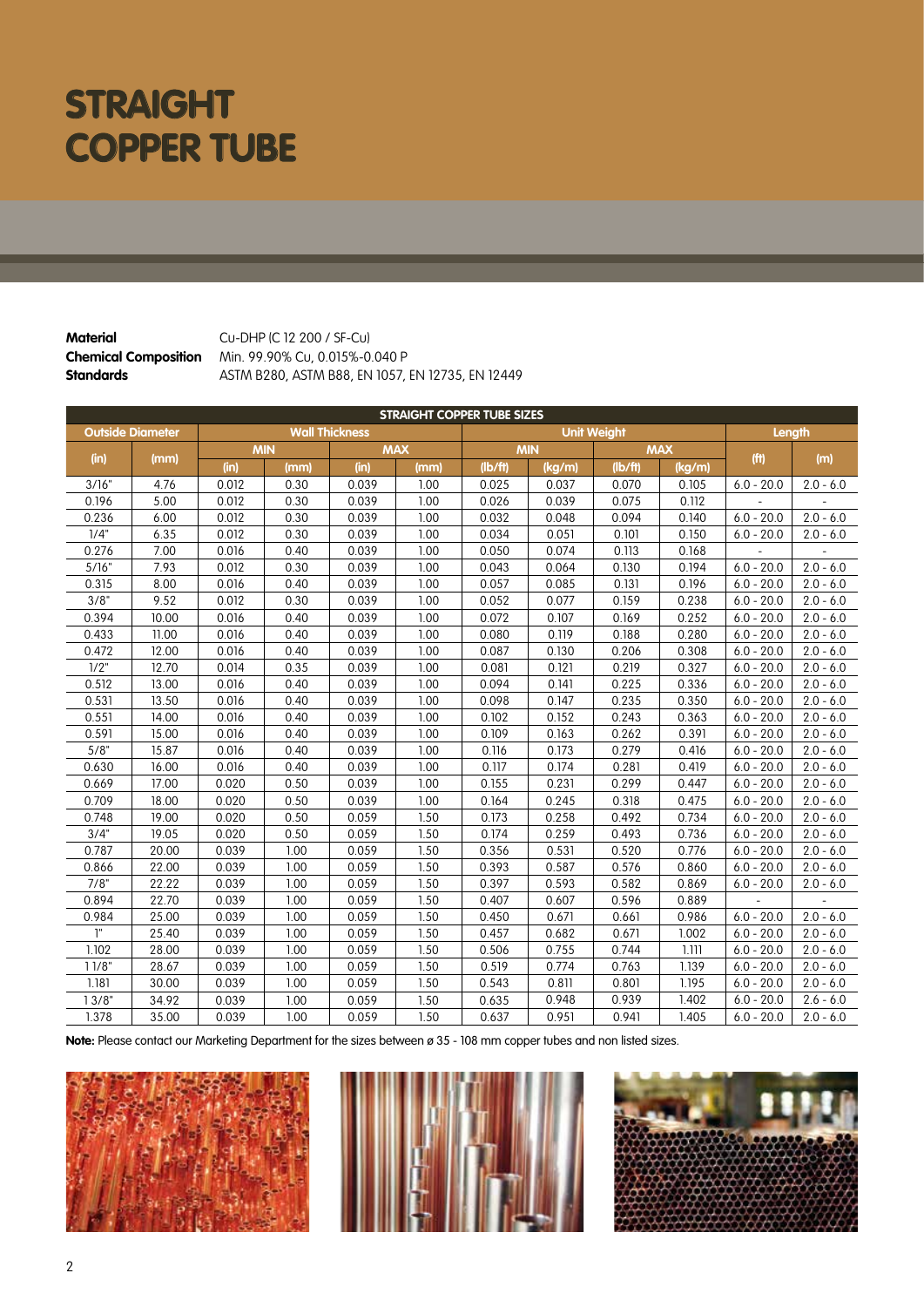

|                               |                               |                              | <b>STRAIGHT COPPER TUBES (LARGE SIZES)</b> |                               |                              |
|-------------------------------|-------------------------------|------------------------------|--------------------------------------------|-------------------------------|------------------------------|
| <b>Outer Diameter</b><br>(mm) | <b>Wall Thickness</b><br>(mm) | <b>Unit Weight</b><br>(kg/m) | <b>Outer Diameter</b><br>(mm)              | <b>Wall Thickness</b><br>(mm) | <b>Unit Weight</b><br>(kg/m) |
| 35.00                         | 0.90                          | 0.858                        | 64.00                                      | 1.80                          | 3.130                        |
| 35.00                         | 1.00                          | 0.951                        | 64.00                                      | 2.00                          | 3.467                        |
| 35.00                         | 1.20                          | 1.134                        | 64.00                                      | 4.10                          | 6.867                        |
| 35.00                         | 1.30                          | 1.225                        | 64.00                                      | 4.40                          | 7.332                        |
| 35.00                         | 1.40                          | 1.315                        | 66.00                                      | 1.90                          | 3.405                        |
| 35.00                         | 1.50                          | 1.405                        | 76.00                                      | 2.00                          | 4.138                        |
| 42.00                         | 0.90                          | 1.034                        | 76.00                                      | 2.10                          | 4.339                        |
| 42.00                         | 1.00                          | 1.146                        | 76.10                                      | 2.50                          | 5.145                        |
| 42.00                         | 1.20                          | 1.369                        | 76.10                                      | 2.80                          | 5.738                        |
| 42.00                         | 1.40                          | 1.589                        | 80.00                                      | 2.00                          | 4.362                        |
| 42.00                         | 2.00                          | 2.237                        | 80.00                                      | 2.30                          | 4.997                        |
| 42.00                         | 2.20                          | 2.448                        | 89.00                                      | 2.00                          | 4.865                        |
| 54.00                         | 1.00                          | 1.482                        | 92.00                                      | 2.30                          | 5.768                        |
| 54.00                         | 1.20                          | 1.772                        | 104.70                                     | 2.80                          | 7.977                        |
| 54.00                         | 1.40                          | 2.059                        | 105.00                                     | 2.30                          | 6.604                        |
| 54.00                         | 1.50                          | 2.202                        | 105.00                                     | 2.50                          | 7.165                        |
| 54.00                         | 2.00                          | 2.908                        | 108.00                                     | 2.30                          | 6.797                        |
| 54.00                         | 3.30                          | 4.678                        | 108.00                                     | 2.50                          | 7.374                        |
| 54,00                         | 3.70                          | 5.204                        | 108.00                                     | 4.50                          | 13.022                       |

### **PACKING**

|                        |         | <b>DIMENSIONS (mm)</b> |     | <b>Net Weight</b> | Tare      |         |
|------------------------|---------|------------------------|-----|-------------------|-----------|---------|
| <b>Packing Type</b>    |         |                        |     |                   | (kg)      | (kg)    |
| Wooden Case            | 350-500 | 200-500                | 100 | 2,500-6,300       | 500-1.000 | 40-180  |
| <b>Steel Container</b> | 580     | 400                    | 140 | 5,200             | 700-1.100 | 203-255 |

Straight tubes are delivered in wooden cases, steel containers (returnable) or special of our customers.





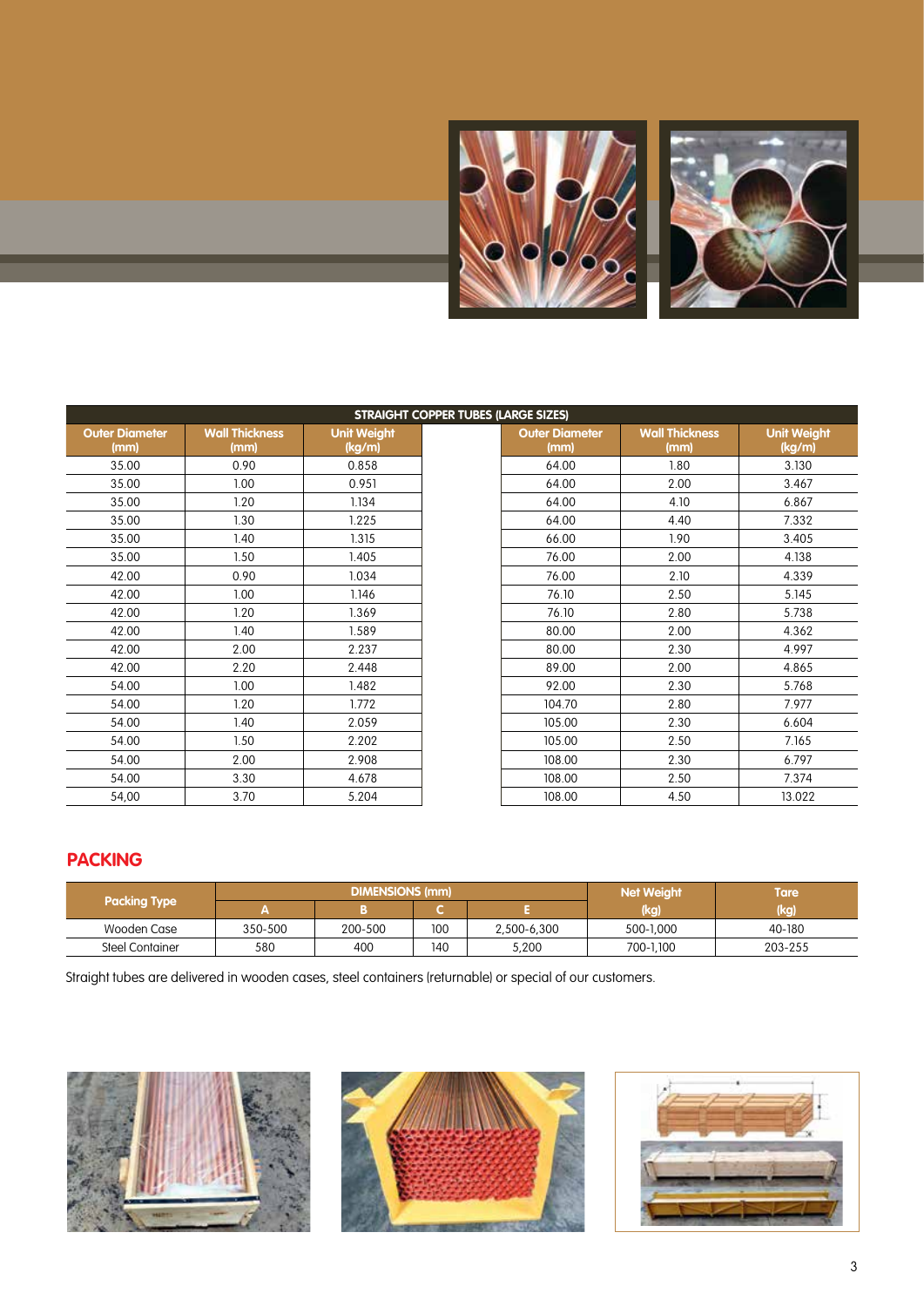## **LWC COPPER TUBE**

**Material** Cu-DHP (C 12 200 / SF-Cu)<br>**Chemical Composition** Min. 99.90% Cu, 0.015%-0. **Chemical Composition** Min. 99.90% Cu, 0.015%-0.040 P **Standards** ASTM B280, ASTM B88, EN 1057, EN 12735, EN 12449

|       |                         |            |      |                       |            | <b>LWC COPPER TUBE SIZES</b> |            |                    |            |                          |                        |
|-------|-------------------------|------------|------|-----------------------|------------|------------------------------|------------|--------------------|------------|--------------------------|------------------------|
|       | <b>Outside Diameter</b> |            |      | <b>Wall Thickness</b> |            |                              |            | <b>Unit Weight</b> |            | <b>Coil Weight</b>       |                        |
|       |                         | <b>MIN</b> |      |                       | <b>MAX</b> |                              | <b>MIN</b> |                    | <b>MAX</b> |                          |                        |
| (in)  | (mm)                    | (in)       | (mm) | (in)                  | (mm)       | (lb/ft)                      | (kg/m)     | (Ib/ft)            | (kg/m)     | (lb)                     | (kg)                   |
| 3/16" | 4.76                    | 0.012      | 0.30 | 0.039                 | 1.00       | 0.025                        | 0.037      | 0.070              | 0.105      | $200 - 330$              | 90-150                 |
| 0.196 | 5.00                    | 0.012      | 0.30 | 0.039                 | 1.00       | 0.026                        | 0.039      | 0.075              | 0.112      | $200 -$<br>330           | 90-150                 |
| 0.236 | 6.00                    | 0.012      | 0.30 | 0.039                 | 1.00       | 0.032                        | 0.048      | 0.094              | 0.140      | $200 -$<br>330           | 90-150                 |
| 1/4"  | 6.35                    | 0.012      | 0.30 | 0.039                 | 1.00       | 0.034                        | 0.051      | 0.101              | 0.150      | $200 -$<br>330           | 90-150                 |
| 0.276 | 7.00                    | 0.016      | 0.40 | 0.039                 | 1.00       | 0.050                        | 0.074      | 0.113              | 0.168      | $200 - 330$              | 90-150                 |
| 5/16" | 7.93                    | 0.012      | 0.30 | 0.039                 | 1.00       | 0.043                        | 0.064      | 0.130              | 0.194      | $200 - 330$              | 90-150                 |
| 0.315 | 8.00                    | 0.016      | 0.40 | 0.039                 | 1.00       | 0.057                        | 0.085      | 0.131              | 0.196      | $200 -$<br>330           | 90-150                 |
| 3/8"  | 9.52                    | 0.012      | 0.30 | 0.039                 | 1.00       | 0.052                        | 0.077      | 0.159              | 0.238      | $200 -$<br>330           | 90-150                 |
| 0.394 | 10.00                   | 0.016      | 0.40 | 0.039                 | 1.00       | 0.072                        | 0.107      | 0.169              | 0.252      | 330<br>$200 -$           | 90-150                 |
| 0.433 | 11.00                   | 0.016      | 0.40 | 0.039                 | 1.00       | 0.080                        | 0.119      | 0.188              | 0.280      | $200 - 330$              | 90-150                 |
| 0.472 | 12.00                   | 0.016      | 0.40 | 0.039                 | 1.00       | 0.087                        | 0.130      | 0.206              | 0.308      | 330<br>$200 -$           | 90-150                 |
| 1/2"  | 12.70                   | 0.014      | 0.35 | 0.039                 | 1.00       | 0.081                        | 0.121      | 0.219              | 0.327      | $200 -$<br>330           | 90-150                 |
| 0.512 | 13.00                   | 0.016      | 0.40 | 0.039                 | 1.00       | 0.094                        | 0.141      | 0.225              | 0.336      | $200 -$<br>330           | 90-150                 |
| 0.531 | 13.50                   | 0.016      | 0.40 | 0.039                 | 1.00       | 0.098                        | 0.147      | 0.235              | 0.350      | $200 - 330$              | 90-150                 |
| 0.551 | 14.00                   | 0.016      | 0.40 | 0.039                 | 1.00       | 0.102                        | 0.152      | 0.243              | 0.363      | $200 - 330$              | 90-150                 |
| 0.591 | 15.00                   | 0.016      | 0.40 | 0.039                 | 1.00       | 0.109                        | 0.163      | 0.262              | 0.391      | $200 - 330$              | 90-150                 |
| 5/8"  | 15.87                   | 0.016      | 0.40 | 0.039                 | 1.00       | 0.116                        | 0.173      | 0.279              | 0.416      | $200 - 330$              | 90-150                 |
| 0.630 | 16.00                   | 0.016      | 0.40 | 0.039                 | 1.00       | 0.117                        | 0.174      | 0.281              | 0.419      | $200 - 330$              | 90-150                 |
| 0.669 | 17.00                   | 0.020      | 0.50 | 0.039                 | 1.00       | 0.155                        | 0.231      | 0.299              | 0.447      | $300 - 340$              | $140 - 155$            |
| 0.709 | 18.00                   | 0.020      | 0.50 | 0.039                 | 1.00       | 0.164                        | 0.245      | 0.318              | 0.475      | $300 - 340$              | 140-155                |
| 0.748 | 19.00                   | 0.020      | 0.50 | 0.059                 | 1.50       | 0.173                        | 0.258      | 0.492              | 0.734      | $300 -$<br>340           | $\overline{140} - 155$ |
| 3/4"  | 19.05                   | 0.020      | 0.50 | 0.059                 | 1.50       | 0.174                        | 0.259      | 0.493              | 0.736      | 300<br>340               | 140-155                |
| 0.787 | 20.00                   | 0.039      | 1.00 | 0.059                 | 1.50       | 0.356                        | 0.531      | 0.520              | 0.776      | 300<br>340               | 140-155                |
| 0.866 | 22.00                   | 0.039      | 1.00 | 0.059                 | 1.50       | 0.393                        | 0.587      | 0.576              | 0.860      | $300 - 340$              | 140-155                |
| 7/8"  | 22.22                   | 0.039      | 1.00 | 0.059                 | 1.50       | 0.397                        | 0.593      | 0.582              | 0.869      | $300 - 340$              | 140-155                |
| 0.894 | 22.70                   | 0.039      | 1.00 | 0.059                 | 1.50       | 0.407                        | 0.607      | 0.596              | 0.889      | $300 - 340$              | 140-155                |
| 0.984 | 25.00                   | 0.039      | 1.00 | 0.059                 | 1.50       | 0.450                        | 0.671      | 0.661              | 0.986      |                          |                        |
|       | 25.40                   | 0.039      | 1.00 | 0.059                 | 1.50       | 0.457                        | 0.682      | 0.671              | 1.002      |                          |                        |
| 1.102 | 28.00                   | 0.039      | 1.00 | 0.059                 | 1.50       | 0.506                        | 0.755      | 0.744              | 1.111      | $\overline{a}$           |                        |
| 11/8" | 28.67                   | 0.039      | 1.00 | 0.059                 | 1.50       | 0.519                        | 0.774      | 0.763              | 1.139      | $\overline{a}$           | $\overline{a}$         |
| 1.181 | 30.00                   | 0.039      | 1.00 | 0.059                 | 1.50       | 0.543                        | 0.811      | 0.801              | 1.195      | $\overline{\phantom{a}}$ | $\overline{a}$         |
| 13/8" | 34.92                   | 0.039      | 1.00 | 0.059                 | 1.50       | 0.635                        | 0.948      | 0.939              | .402       | $\overline{a}$           | $\overline{a}$         |
| 1.378 | 35.00                   | 0.039      | 1.00 | 0.059                 | 1.50       | 0.637                        | 0.951      | 0.941              | 1.405      |                          |                        |





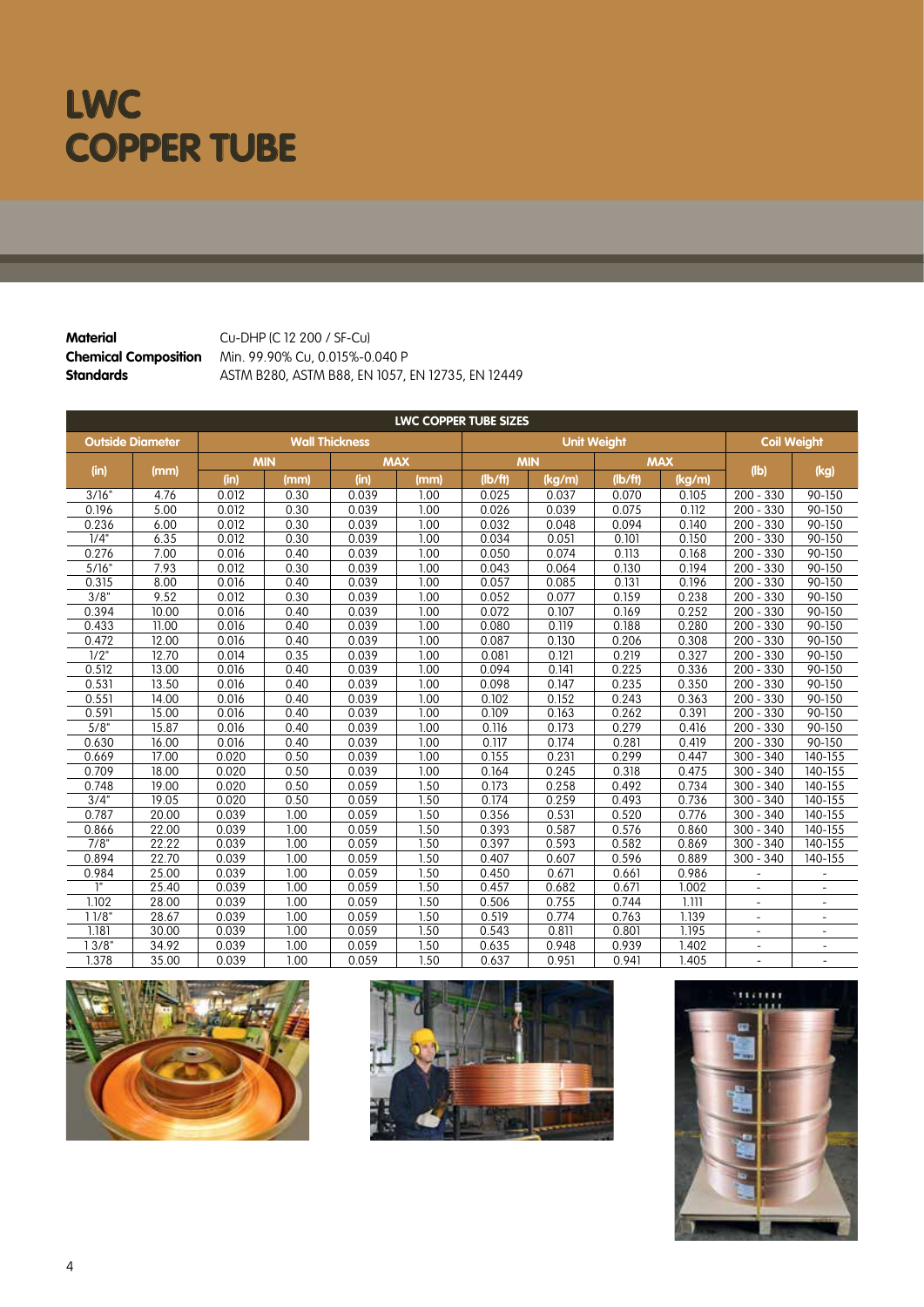

#### **PACKING**

|                     |                          |                                 |               |                                    | <b>WOODEN PALLETS DIMENSIONS (mm)</b> |               |           |                       |                       |                      |
|---------------------|--------------------------|---------------------------------|---------------|------------------------------------|---------------------------------------|---------------|-----------|-----------------------|-----------------------|----------------------|
| <b>LWC</b>          |                          | <b>LWC Coil Dimensions (mm)</b> |               |                                    | <b>Wooden Pallet Dimensions (mm)</b>  |               | Coil      | <b>Net</b>            | <b>Tare of</b>        |                      |
| (without<br>Spool)  | Outer<br><b>Diameter</b> | <b>Inner</b><br><b>Diameter</b> | <b>Height</b> | <b>Width</b>                       | <b>Depth</b>                          | <b>Height</b> | # of Coil | <b>Weight</b><br>(kg) | <b>Weight</b><br>(kg) | <b>Spool</b><br>(kg) |
| On Wooden<br>Pallet | 1.150                    | 610                             | 200-300       | 940-1.050-<br>.100-1.150-<br>1,170 | 940-1.050-<br>.100-1.150-<br>1,170    | 110           | $3 - 7$   | 100-150               | 375-1.050             | $20 - 35$            |

3 or 7 LWCs are placed on wooden pallets as stacked position, strapped and stretched.

|                   |                                | <b>Spool Dimensions (mm)</b> |                              |                                          |         | <b>Coil Weight</b> |                              |  |
|-------------------|--------------------------------|------------------------------|------------------------------|------------------------------------------|---------|--------------------|------------------------------|--|
| <b>Spool Type</b> | <b>Flange Diameter</b><br>(d1) | <b>Bore Diameter</b><br>(d3) | <b>Height of Coil</b><br>(h) | Inner Diameter of # of Coil<br>Coil (d2) |         | (kg)               | <b>Tare of Spool</b><br>(kg) |  |
| Carton            | 1.070-1.150                    | 130                          | 195-240-280                  | 600                                      | $3 - 7$ | 100-150            | $6 - 7$                      |  |
| Wooden            | 1.070-1.170                    | 130                          | 260-280                      | 600                                      | 3-6     | 100-150            | $16-18$                      |  |

LWCs are placed on wooden pallets after inserting carton or wooden spool, strapped and stretched.





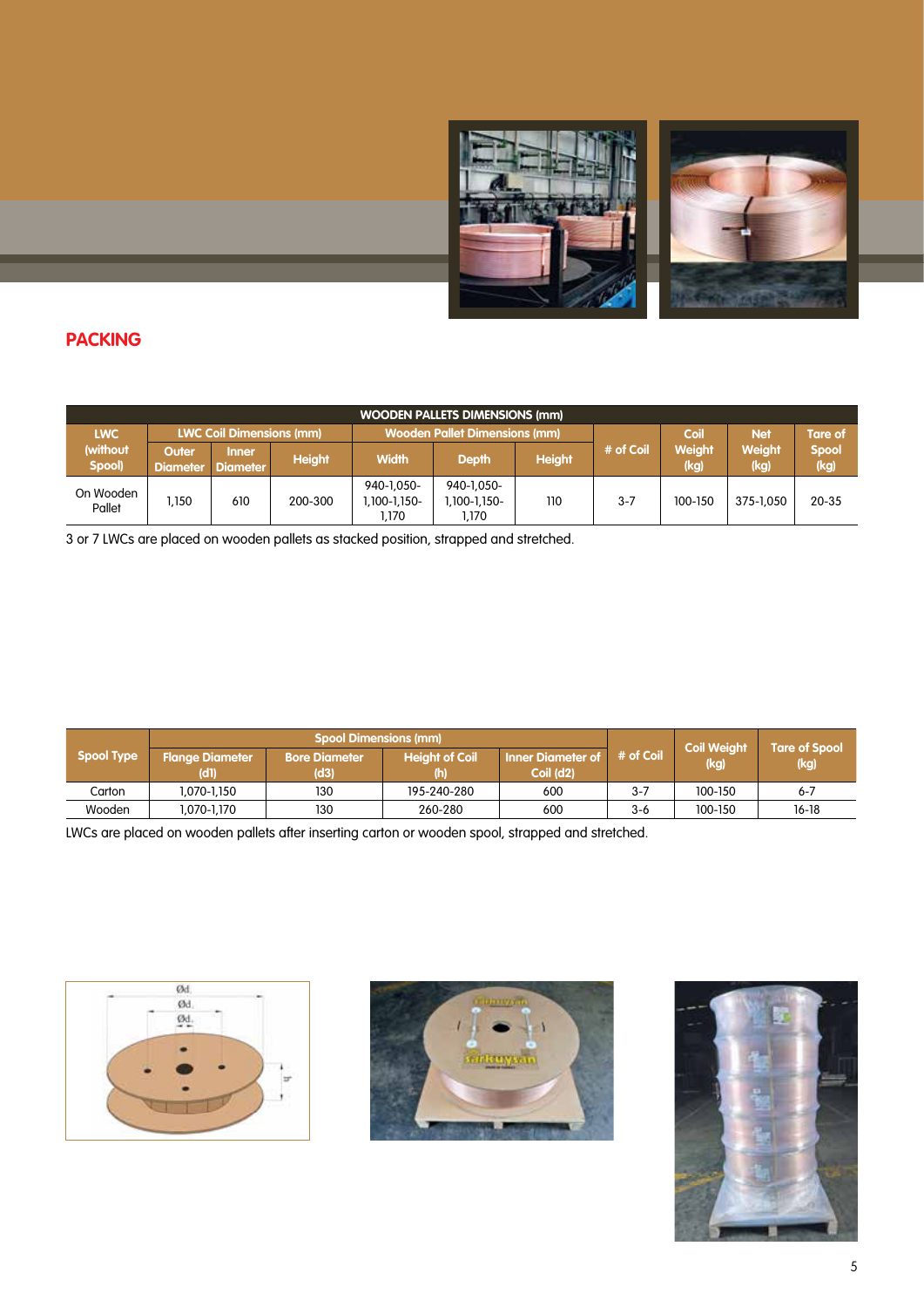## **PANCAKE COPPER TUBE**

**Material** Cu-DHP (C 12 200 / SF-Cu) **Chemical Composition** Min. 99.90% Cu, 0.015%-0.040 P **Standards** ASTM B280, ASTM B88, EN 1057, EN 12735, EN 12449

|       |                         |            |      |                       |            | <b>PANCAKE COPPER TUBE DIMENSIONS</b> |            |                    |            |                          |                          |
|-------|-------------------------|------------|------|-----------------------|------------|---------------------------------------|------------|--------------------|------------|--------------------------|--------------------------|
|       | <b>Outside Diameter</b> |            |      | <b>Wall Thickness</b> |            |                                       |            | <b>Unit Weight</b> |            | Length                   |                          |
|       |                         | <b>MIN</b> |      |                       | <b>MAX</b> |                                       | <b>MIN</b> |                    | <b>MAX</b> |                          |                          |
| (in)  | (mm)                    | (in)       | (mm) | (in)                  | (mm)       | (lb/ft)                               | (kg/m)     | (Ib/ft)            | (kg/m)     | (f <sup>th</sup> )       | (m)                      |
| 3/16" | 4.76                    | 0.012      | 0.30 | 0.039                 | 1.00       | 0.025                                 | 0.037      | 0.070              | 0.105      | $50 - 328$               | $15 - 100$               |
| 0.196 | 5.00                    | 0.012      | 0.30 | 0.039                 | 1.00       | 0.026                                 | 0.039      | 0.075              | 0.112      |                          |                          |
| 0.236 | 6.00                    | 0.012      | 0.30 | 0.039                 | 1.00       | 0.032                                 | 0.048      | 0.094              | 0.140      | $50 - 328$               | 15-100                   |
| 1/4"  | 6.35                    | 0.012      | 0.30 | 0.039                 | 1.00       | 0.034                                 | 0.051      | 0.101              | 0.150      | $50 - 328$               | $15 - 100$               |
| 0.276 | 7.00                    | 0.016      | 0.40 | 0.039                 | 1.00       | 0.050                                 | 0.074      | 0.113              | 0.168      | $\overline{\phantom{a}}$ |                          |
| 5/16" | 7.93                    | 0.012      | 0.30 | 0.039                 | 1.00       | 0.043                                 | 0.064      | 0.130              | 0.194      | $50 - 328$               | $15 - 100$               |
| 0.315 | 8.00                    | 0.016      | 0.40 | 0.039                 | 1.00       | 0.057                                 | 0.085      | 0.131              | 0.196      | $50 - 328$               | 15-100                   |
| 3/8"  | 9.52                    | 0.012      | 0.30 | 0.039                 | 1.00       | 0.052                                 | 0.077      | 0.159              | 0.238      | $50 - 328$               | 15-100                   |
| 0.394 | 10.00                   | 0.016      | 0.40 | 0.039                 | 1.00       | 0.072                                 | 0.107      | 0.169              | 0.252      | $50 - 328$               | 15-100                   |
| 0.433 | 11.00                   | 0.016      | 0.40 | 0.039                 | 1.00       | 0.080                                 | 0.119      | 0.188              | 0.280      | $50 - 328$               | 15-100                   |
| 0.472 | 12.00                   | 0.016      | 0.40 | 0.039                 | 1.00       | 0.087                                 | 0.130      | 0.206              | 0.308      | $50 - 164$               | $15 - 50$                |
| 1/2"  | 12.70                   | 0.014      | 0.35 | 0.039                 | 1.00       | 0.081                                 | 0.121      | 0.219              | 0.327      | $50 - 164$               | $15 - 50$                |
| 0.512 | 13.00                   | 0.016      | 0.40 | 0.039                 | 1.00       | 0.094                                 | 0.141      | 0.225              | 0.336      | $50 - 164$               | $15 - 50$                |
| 0.531 | 13.50                   | 0.016      | 0.40 | 0.039                 | 1.00       | 0.098                                 | 0.147      | 0.235              | 0.350      | $50 - 164$               | $15 - 50$                |
| 0.551 | 14.00                   | 0.016      | 0.40 | 0.039                 | 1.00       | 0.102                                 | 0.152      | 0.243              | 0.363      | $50 - 164$               | $15 - 50$                |
| 0.591 | 15.00                   | 0.016      | 0.40 | 0.039                 | 1.00       | 0.109                                 | 0.163      | 0.262              | 0.391      | $50 - 164$               | $15 - 50$                |
| 5/8"  | 15.87                   | 0.016      | 0.40 | 0.039                 | 1.00       | 0.116                                 | 0.173      | 0.279              | 0.416      | $50 - 164$               | $15 - 50$                |
| 0.630 | 16.00                   | 0.016      | 0.40 | 0.039                 | 1.00       | 0.117                                 | 0.174      | 0.281              | 0.419      | $50 - 164$               | $15 - 50$                |
| 0.669 | 17.00                   | 0.020      | 0.50 | 0.039                 | 1.00       | 0.155                                 | 0.231      | 0.299              | 0.447      | $50 - 164$               | $15 - 50$                |
| 0.709 | 18.00                   | 0.020      | 0.50 | 0.039                 | 1.00       | 0.164                                 | 0.245      | 0.318              | 0.475      | $50 - 164$               | $15 - 50$                |
| 0.748 | 19.00                   | 0.020      | 0.50 | 0.059                 | 1.50       | 0.173                                 | 0.258      | 0.492              | 0.734      | $50 - 82$                | $15 - 25$                |
| 3/4"  | 19.05                   | 0.020      | 0.50 | 0.059                 | 1.50       | 0.174                                 | 0.259      | 0.493              | 0.736      | $50 - 82$                | $15 - 25$                |
| 0.787 | 20.00                   | 0.039      | 1.00 | 0.059                 | 1.50       | 0.356                                 | 0.531      | 0.520              | 0.776      | $50 - 82$                | $15 - 25$                |
| 0.866 | 22.00                   | 0.039      | 1.00 | 0.059                 | 1.50       | 0.393                                 | 0.587      | 0.576              | 0.860      | $50 - 82$                | $15 - 25$                |
| 7/8"  | 22.22                   | 0.039      | 1.00 | 0.059                 | 1.50       | 0.397                                 | 0.593      | 0.582              | 0.869      | $50 - 82$                | $15 - 25$                |
| 0.894 | 22.70                   | 0.039      | 1.00 | 0.059                 | 1.50       | 0.407                                 | 0.607      | 0.596              | 0.889      |                          | $\overline{\phantom{a}}$ |
| 0.984 | 25.00                   | 0.039      | 1.00 | 0.059                 | 1.50       | 0.450                                 | 0.671      | 0.661              | 0.986      |                          | $\overline{a}$           |
| 1"    | 25.40                   | 0.039      | 1.00 | 0.059                 | 1.50       | 0.457                                 | 0.682      | 0.671              | 1.002      |                          |                          |
| 1.102 | 28.00                   | 0.039      | 1.00 | 0.059                 | 1.50       | 0.506                                 | 0.755      | 0.744              | 1.111      | $\overline{\phantom{a}}$ | $\overline{a}$           |
| 11/8" | 28.67                   | 0.039      | 1.00 | 0.059                 | 1.50       | 0.519                                 | 0.774      | 0.763              | 1.139      |                          | $\overline{a}$           |
| 1.181 | 30.00                   | 0.039      | 1.00 | 0.059                 | 1.50       | 0.543                                 | 0.811      | 0.801              | 1.195      | $\overline{a}$           |                          |
| 13/8" | 34.92                   | 0.039      | 1.00 | 0.059                 | 1.50       | 0.635                                 | 0.948      | 0.939              | 1.402      | $\overline{\phantom{a}}$ | $\overline{a}$           |
| 1.378 | 35.00                   | 0.039      | 1.00 | 0.059                 | 1.50       | 0.637                                 | 0.951      | 0.941              | 1.405      |                          |                          |





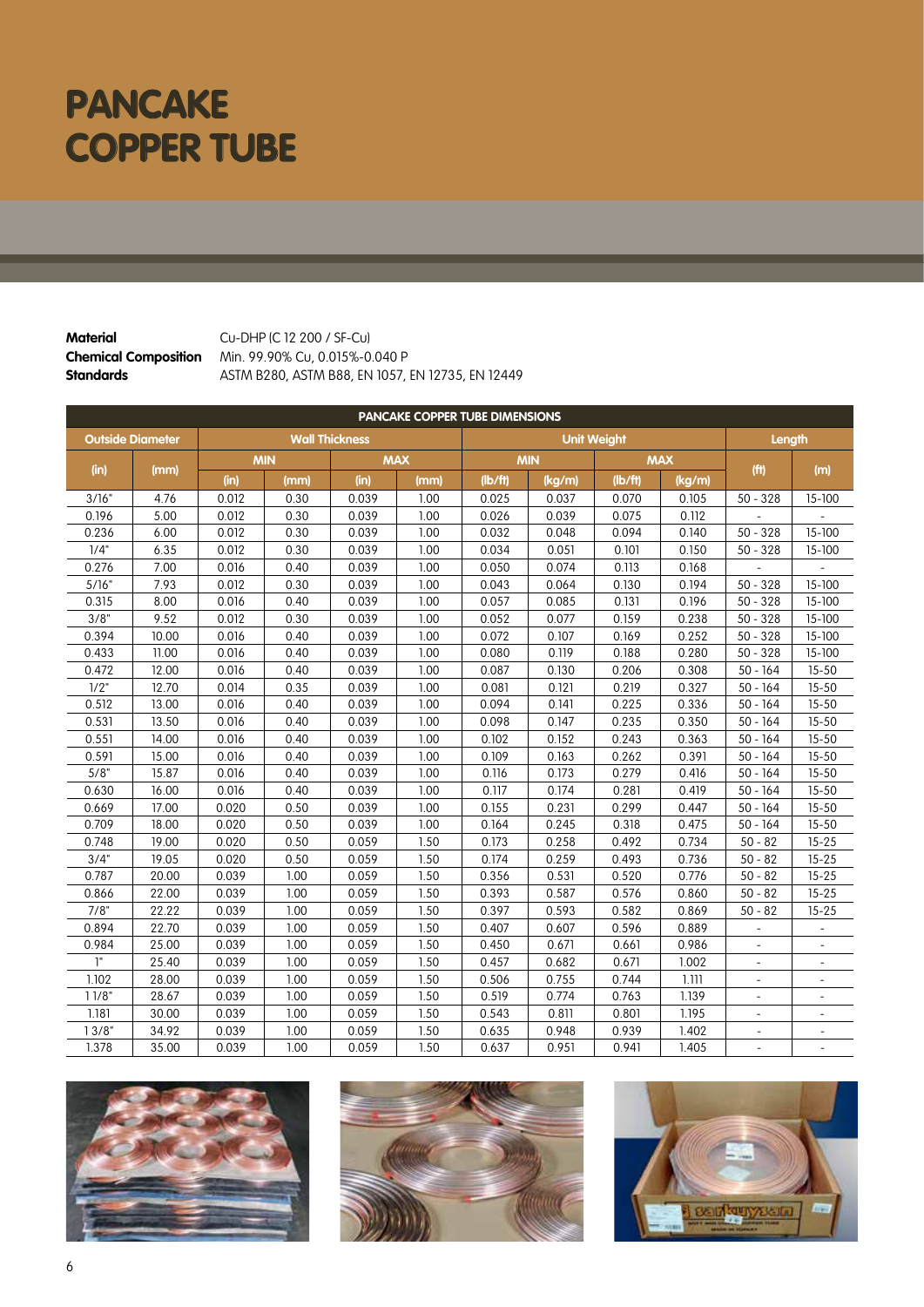

### **PACKING**

|                    |              | <b>CARTON BOX DIMENSIONS (mm)</b> |               |           | <b>Net Weight</b> |                            | <b>Tube Size Range</b> |
|--------------------|--------------|-----------------------------------|---------------|-----------|-------------------|----------------------------|------------------------|
| <b>Type of Box</b> | <b>Width</b> | <b>Depth</b>                      | <b>Height</b> | # of Coil | (kg/Box)          | <b>Tare of Box</b><br>(kg) | (mm)                   |
| 525x565            | 525          | 565                               |               | $6 - 12$  | $15 - 40$         | 0.95                       | Ø6.35-Ø12              |
| 700x730            | 700          | 730                               | 15            | $2 - 5$   | $16 - 46$         | . 40                       | $>=$ Ø12               |

Length of tubes as pancake coils can be 15 -100 m according to customer requirement and placed into suitable carton box. Both ends of tubes are closed with plastic plugs.





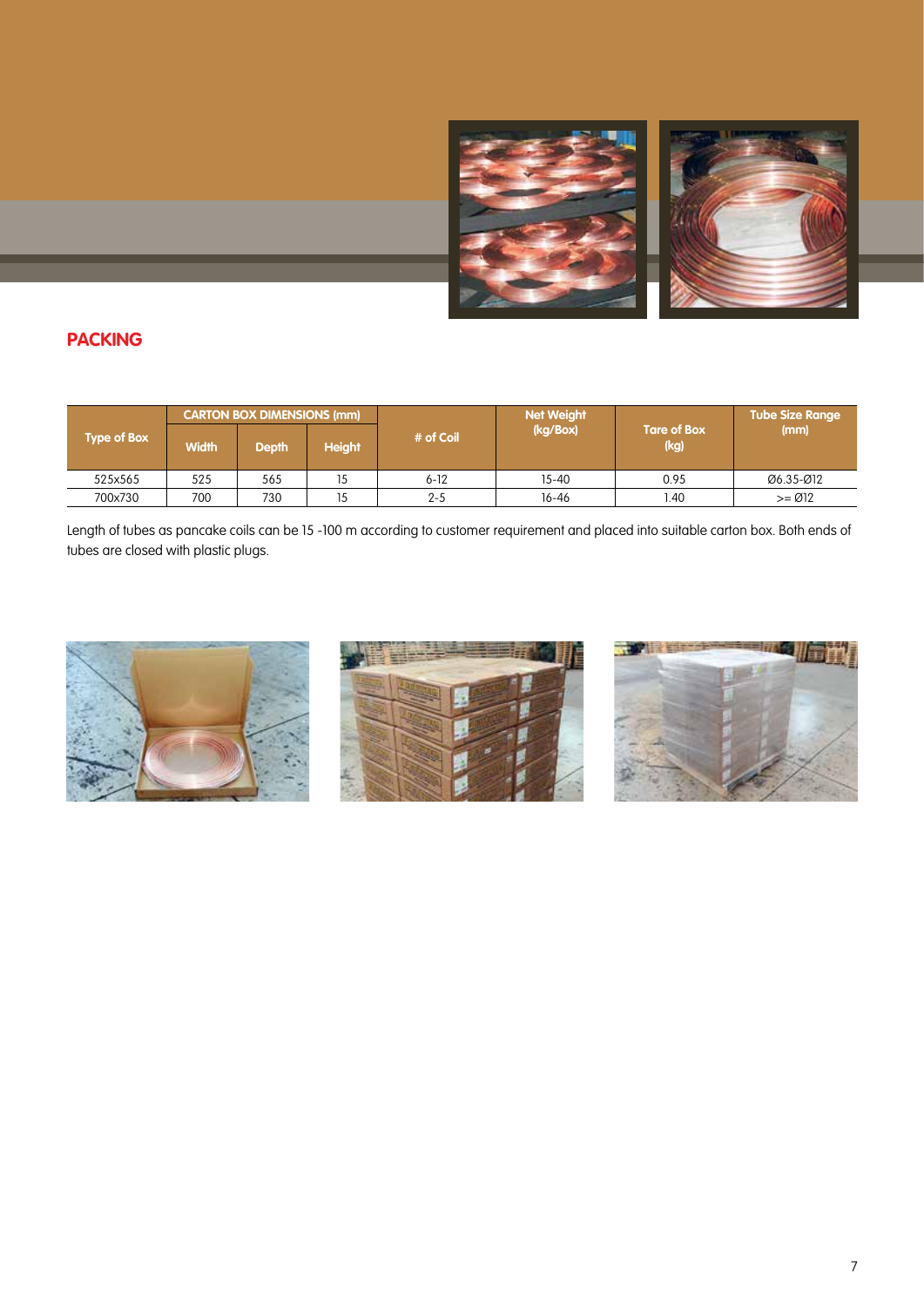## **GROOVED COPPER TUBE**

**Material** Cu-DHP (C 12 200 / SF-Cu) **Chemical Composition** Min. 99.90% Cu, 0.015%-0.040 P **Standards** ASTM B280, ASTM B88, EN 1057, EN 12735, EN 12449

| LOW FIN TUBE DIMENSIONS  |                                       |                                             |                                  |                              |                          |                          |                              |                                    |                                                   |
|--------------------------|---------------------------------------|---------------------------------------------|----------------------------------|------------------------------|--------------------------|--------------------------|------------------------------|------------------------------------|---------------------------------------------------|
| Outer<br>Diameter<br>(D) | <b>Wall</b><br><b>Thickness</b><br>T) | <b>Number of Fin</b><br>per Inch HF<br>(mm) | Outer<br><b>Diameter</b><br>(Dd) | <b>Root Diameter</b><br>(Dd) | Wall<br><b>Thickness</b> | <b>Fin Height</b><br>(H) | # of<br><b>Ridges</b><br>(N) | Depth of<br><b>Ridges</b><br>(HFF) | <b>Helix</b><br>Angle <sup>1</sup><br>$\beta$ (°) |
| 19.05                    | i.42                                  | 40                                          | 18.9-19.05                       | $16.8 - 16.85$               | 0.8                      | $1 - 1.1$                | פו                           | $0.5 - 0.6$                        | 45                                                |
| 15.88                    | 1.24                                  | 19                                          | $15.8 - 15.9$                    | 14.25-14.28                  | $0.7 - 0.8$              | $0.7 - 0.8$              | 36                           | $0.45 - 0.5$                       | 35                                                |

|             | <b>INNER GROOVED COPPER TUBE DIMENSIONS</b> |                                                   |                               |                                                   |                                   |                                   |                     |  |
|-------------|---------------------------------------------|---------------------------------------------------|-------------------------------|---------------------------------------------------|-----------------------------------|-----------------------------------|---------------------|--|
| <b>Size</b> | Outer Diameter<br>OD (mm)                   | <b>Bottom Wall</b><br><b>Thickness</b><br>Tw (mm) | <b>Groove Depth</b><br>HF(mm) | <b>Groove Bottom</b><br><b>Width</b><br>$W3$ (mm) | <b>Apex Angle</b><br>$\alpha$ (°) | <b>Helix Angle</b><br>$\beta$ (°) | # of Grooves<br>(N) |  |
| 9.52×0.34   | $9.52 + 0.05 - 0$                           | $0.28 + 0.02$                                     | $0.15 \pm 0.02$               | $0.25 \pm 0.05$                                   | 40±10                             | $18\pm2$                          | 60                  |  |
| 9.52x0.36   | $9.52 + 0.05 - 0$                           | $0.30 \pm 0.02$                                   | $0.20+0.02$                   | $0.24 \pm 0.05$                                   | $53 \pm 10$                       | $18\pm2$                          | 60                  |  |
| 7.00×0.32   | $7.00 + 0.05 - 0$                           | $0.27+0.02$                                       | $0.15 \pm 0.02$               | $0.14 \pm 0.05$                                   | $50+3$                            | $18\pm2$                          | 65                  |  |
| 7.00x0.30   | $7.00 + 0.05 - 0$                           | $0.25+0.02$                                       | $0.18 \pm 0.02$               | $0.24 \pm 0.05$                                   | 40±10                             | 18±1                              | 50                  |  |







### **PACKING**

Please see page 3 for packing details of low fin tubes and see page 5 for packing details of inner grooved copper tubes.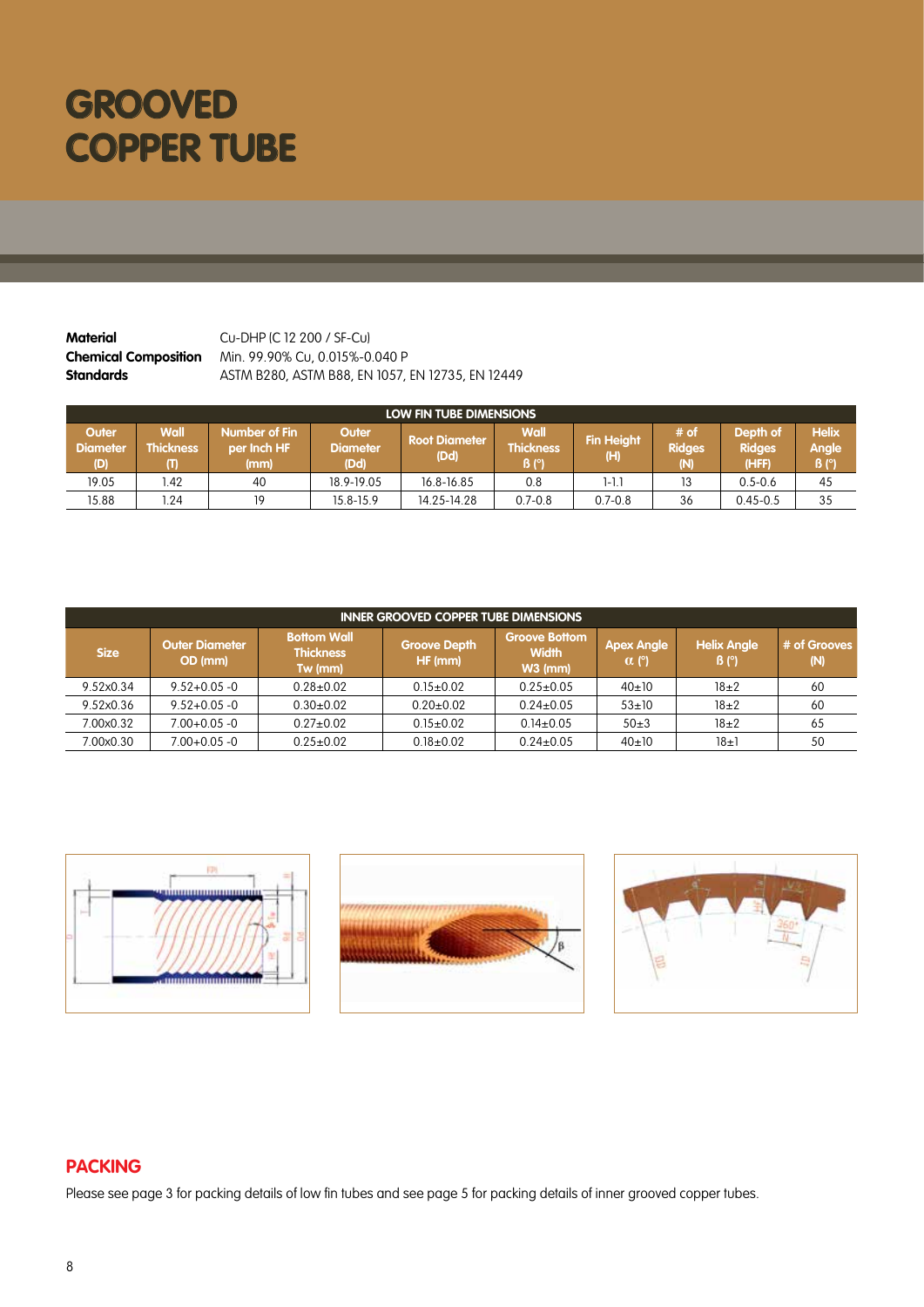### **DIRECTORY**



#### **Head Office**

|        | <b>Address</b> : Emek Mahallesi  |
|--------|----------------------------------|
|        | Aşıroğlu Caddesi No: 147         |
|        | 41700 Darica - KOCAFI İ          |
| Phone  | : (+90 262) 676 66 00 (20 lines) |
| Fax    | $: 1 + 90262$ 676 66 80          |
|        | (+90 262) 676 66 81              |
|        | (+90 262) 676 66 88              |
| E-mail | : marketing@sarkuysan.com        |
|        | Latitude : 40.79703934068372     |
|        | Longitude: 29.376786947250366    |

#### **Factory**

| <b>Address</b> | : Beylikbağı Mah. Çelikoğlu Cad. No: 155 |
|----------------|------------------------------------------|
|                | Gebze - KOCAELİ                          |
| Phone          | : (+90 262) 653 26 04 (3 lines)          |
|                | (+90 262) 653 27 52 (7 lines)            |
|                | (+90262) 653 45 07 (4 lines)             |
| Fax            | $: 1 + 90262$ 653 55 12                  |
|                | (+90 262) 653 27 59                      |
| E-mail         | : plant@sarkuvsan.com                    |
| Latitude       | : 40.79812768486637                      |
|                | Longitude: 29.37866449356079             |

#### **Sales Store**

| <b>Address</b> | : Perpa İş Merkezi, A Blok      |
|----------------|---------------------------------|
|                | 7. ve 8. Kat, No: 733-735       |
|                | 34350 Okmeydanı                 |
|                | Sisli - İSTANBUL                |
| Phone          | : (+90 212) 222 45 96 (2 lines) |
| Fax            | : (+90 212) 221 98 77           |
| E-mail         | : sksper@sarkuysan.com          |
| Latitude       | : 41.05982526804696             |
|                | Longitude: 28.970153331756592   |



### **Branch**

| <b>Aegean Region Free Zone Branch</b> |                                            |  |
|---------------------------------------|--------------------------------------------|--|
|                                       | Address : Ege Serbest Bölgesi Nilüfer Sok. |  |
|                                       | No: 19 Gaziemir - İZMİR                    |  |
| Phone                                 | $:(+90 232) 251 57 51$                     |  |
|                                       | (+90 232) 258 00 26                        |  |
| Fax                                   | : (+90 232) 251 72 78                      |  |
| E-mail                                | : sksege@sarkuysan.com                     |  |
|                                       | Latitude : 38.33472198306118               |  |
|                                       | Longitude: 27.12702512741089               |  |

#### **Representative Office**

#### **SARKUYSAN S.P.A.**

| <b>Address</b> | : Via Caracciolo 30 20155   |
|----------------|-----------------------------|
|                | Milano - ITALIA             |
| Phone          | : (+39) 0234592237          |
| Fax            | $: 1 + 39$ 0234592189       |
| E-Mail         | : italia@sarkuysan.com      |
| Latitude       | : 45.48805749706375         |
|                | Longitude: 9.15332794189453 |